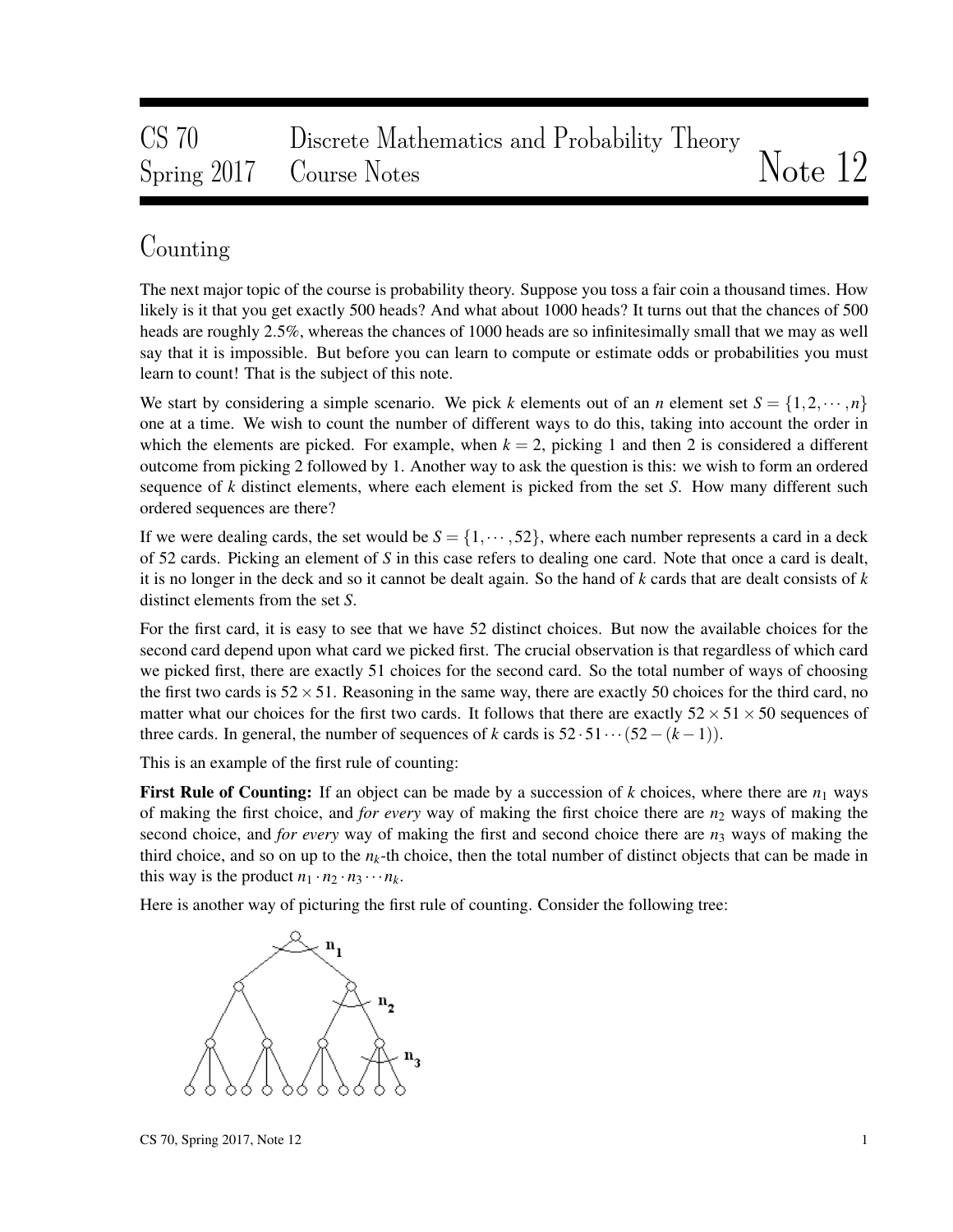It has branching factor  $n_1$  at the root,  $n_2$  at every node at the second level,...,  $n_k$  at every node at the *k*-th level. Each node at level  $k+1$  (a leaf node) represents one possible way of making the object by making a succession of *k* choices. So the number of distinct objects that can be made is equal to the number of leaves in the tree. Moreover, the number of leaves in the tree is the product  $n_1 \cdot n_2 \cdot n_3 \cdots n_k$ . For example, if  $n_1 = 2$ ,  $n_2 = 2$ , and  $n_3 = 3$ , then there are 12 leaves (i.e., outcomes).

## Counting Sets

Consider a slightly different question. We would like to pick *k* distinct elements of  $S = \{1, 2, \dots, n\}$  (i.e. without repetition), but we do not care about the order in which we picked the *k* elements. For example, picking elements 1,..., *k* is considered the same outcome as picking elements 2,..., *k* and picking 1 as the last  $(k<sup>th</sup>$  element). Now how many ways are there to choose these elements?

When dealing a hand of cards, say a poker hand, it is often more natural to count the number of distinct hands (i.e., the set of 5 cards dealt in the hand), rather than the order in which they were dealt. As we've seen in the section above, if we are considering order, there are  $52 \cdot 51 \cdot 50 \cdot 49 \cdot 48 = \frac{52!}{47!}$  outcomes. But how many distinct hands of 5 cards are there? Here is another way of asking the question: each such 5 card hand is just a subset of *S* of cardinality 5. So we are asking how many 5 element subsets of *S* are there?

Here is a clever trick for counting the number of distinct subsets of *S* with exactly 5 elements. Create a bin corresponding to each such 5 element subset. Now take all the sequences of 5 cards and distribute them into these bins in the natural way. Each sequence gets placed in the bin corresponding to the set of 5 elements in the sequence. Thus if the sequence is  $(2,1,3,5,4)$ , then it is placed in the bin labeled  $\{1,2,3,4,5\}$ . How many sequences are placed in each bin? The answer is exactly 5!, since there are exactly 5! different ways to order 5 cards.

Recall that our goal was to compute the number of 5 element subsets, which now corresponds to the number of bins. We know that there are  $\frac{52!}{47!}$  5-card sequences, and there are 5! sequences placed in each bin. The total number of bins is therefore  $\frac{52!}{47!5!}$ .

This quantity  $\frac{n!}{(n-k)!k!}$  is used so often that there is special notation for it:  $\binom{n}{k}$  $\binom{n}{k}$ , pronounced *n choose k*. This is the number of ways of picking *k* distinct elements from *S*, where the order of placement does not matter. Equivalently, it's the number of ways of choosing *k* objects out of a total of *n* objects, where the order of the choices does not matter.

The trick we used above is actually our second rule of counting:

Second Rule of Counting: Assume an object is made by a succession of choices, and the order in which the choices is made does not matter. Let *A* be the set of ordered objects and let *B* be the set of unordered objects. If there exists a *k* to 1 function *f* from *A* to *B*, we can count the number of ordered objects (pretending that the order matters) and divide by  $k$  (the number of ordered objects per unordered objects) to obtain  $|B|$ , the number of unordered objects.

Note that we are assuming the number of ordered objects is the same for every unordered object; the rule cannot be applied otherwise. Here is another way of picturing the second rule of counting: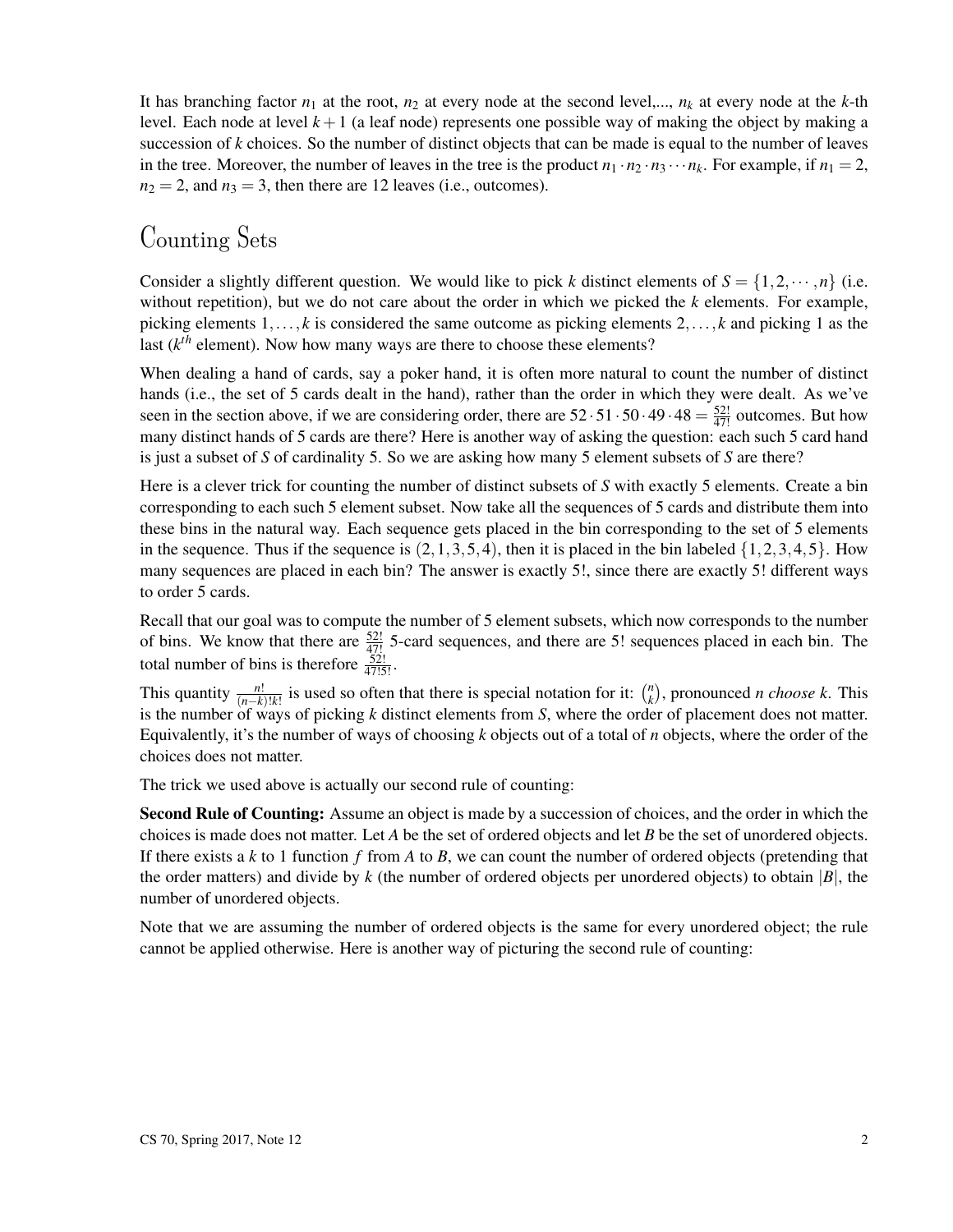

The function *f* simply places the ordered outcomes into bins corresponding to the unordered outcomes. In our poker hand example, *f* will map 5! elements in the domain of the function (the set of ordered 5 card outcomes) to one element in the range (the set of 5 element subsets of *S*). The number of elements in the range of the function is therefore  $\frac{52!}{47!5!}$ .

#### Sampling with Replacement

Sometimes we wish to consider a different scenario where we are still picking *k* elements out of an *n* element set  $S = \{1, 2, \dots, n\}$  one at a time (order matters). The difference is that after we pick an element for our sequence, we throw it back into *S* so we can pick it again. How many such sequences of *k* elements can we obtain? We can use the first rule of counting. Since we have *n* choices in each trial,  $n_1 = n_2 = \ldots = n_k = n$ . Then we have a grand total of  $n^k$  sequences.

This type of sampling is called *sampling with replacement*; multiple trials can have the same outcome. Card dealing is a type of *sampling without replacement*, since two trials cannot both have the same outcome (one card cannot be dealt twice).

#### Coin Flipping

Let us return to coin flipping. How many different outcomes are there if we flip a coin *k* times? By outcome, we mean the string of results: i.e. 001 would represent 2 tails followed by a heads. We can picture this using the tree below, which depicts the possible outcomes when  $k = 3$ :



Here  $S = \{0, 1\}$ . This is a case of sampling with replacement; multiple coin flips could result in tails (we could pick the element 0 from set *S* in multiple trials). Order also matters - strings 001 and 010 are considered different outcomes. By the reasoning above (using the first rule of counting) we have a total of  $n^k = 2^k$  distinct outcomes, since  $n = 2$ .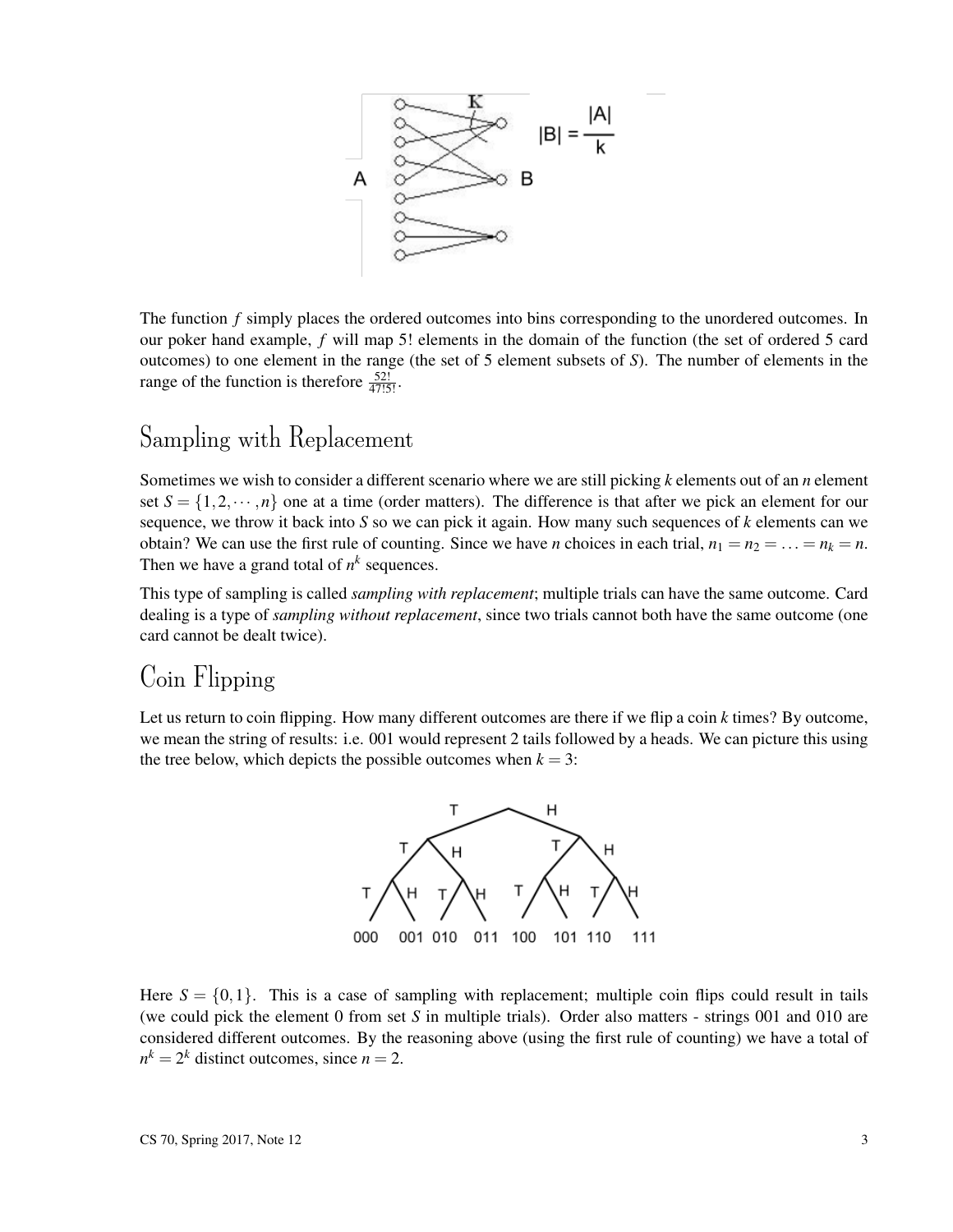# Rolling Dice

Let's say we roll two dice, so  $k = 2$  and  $S = \{1, 2, 3, 4, 5, 6\}$ . How many possible outcomes are there? In this setting, ordering matters; obtaining 1 with the first die and 2 with the second is different from obtaining 2 with the first and 1 with the second. We are sampling with replacement, since we can obtain the same result on both dice.

The setting is therefore the same as the coin flipping example above (order matters and we are sampling with replacement), so we can use the first rule of counting in the same manner. The number of distinct outcomes is therefore  $n^2 = 6^2 = 36$ .

#### Sampling with replacement, but where order does not matter

Say you have unlimited quantities of apples, bananas and oranges. You want to select 5 pieces of fruit to make a fruit salad. How many ways are there to do this? In this example,  $S = \{1,2,3\}$ , where 1 represents apples, 2 represents bananas, and 3 represents oranges.  $k = 5$  since we wish to select 5 pieces of fruit. Ordering does not matter; selecting an apple followed by a banana will lead to the same salad as a banana followed by an apple.

This scenario is much more tricky to analyze. It is natural to apply the second rule of counting because order does not matter. So we first pretend that order matters, and then the number of ordered objects is 3<sup>5</sup> as discussed above. How many ordered options are there for every unordered option? The problem is that this number differs depending on which unordered object we are considering. Let's say the unordered object is an outcome with 5 bananas. There is only one such ordered outcome. But if we are considering 4 bananas and 1 apple, there are 5 such ordered outcomes (represented as  $12222,21222,22122,22212,22221$ ).

Now that we see the second rule of counting will not help, can we look at this problem in a different way? Let us first generalize back to our original setting: we have a set  $S = \{1, 2, \dots, n\}$  and we would like to know how many ways there are to choose multisets (sets with repetition) of size *k*. Remarkably, we can model this problem in terms of binary strings.

Assume we have 1 bin for each element from set *S*, so *n* bins. For example, if we selected 2 apples and 1 banana, bin 1 would have 2 elements and bin 2 would have 1 element. In order to count the number of multisets, we need to count how many different ways there are to fill these bins with *k* elements. We don't care about the order of the bins themselves, just how many of the *k* elements each bin contains. Let's represent each of the *k* elements by a 0 in the binary string, and separations between bins by a 1. Consider the following picture:



This would be a sample placement where  $S = \{1, \dots, 5\}$  and  $k = 4$ . Counting the number of multi sets is now equivalent to counting the number of placements of the *k* 0's. We have just reduced what seemed like a very complex problem to a question about a binary string, simply by looking at it from a different perspective!

How many ways can we choose these locations? The length of our binary string is  $k + n - 1$ , and we are choosing which *k* locations should contain 0's. The remaining *n*−1 locations will contain 1's. Once we pick a location for one zero, we cannot pick it again; repetition is not allowed. Picking location 1 followed by location 2 is the same as picking location 2 followed by location 1, so ordering does not matter. It follows